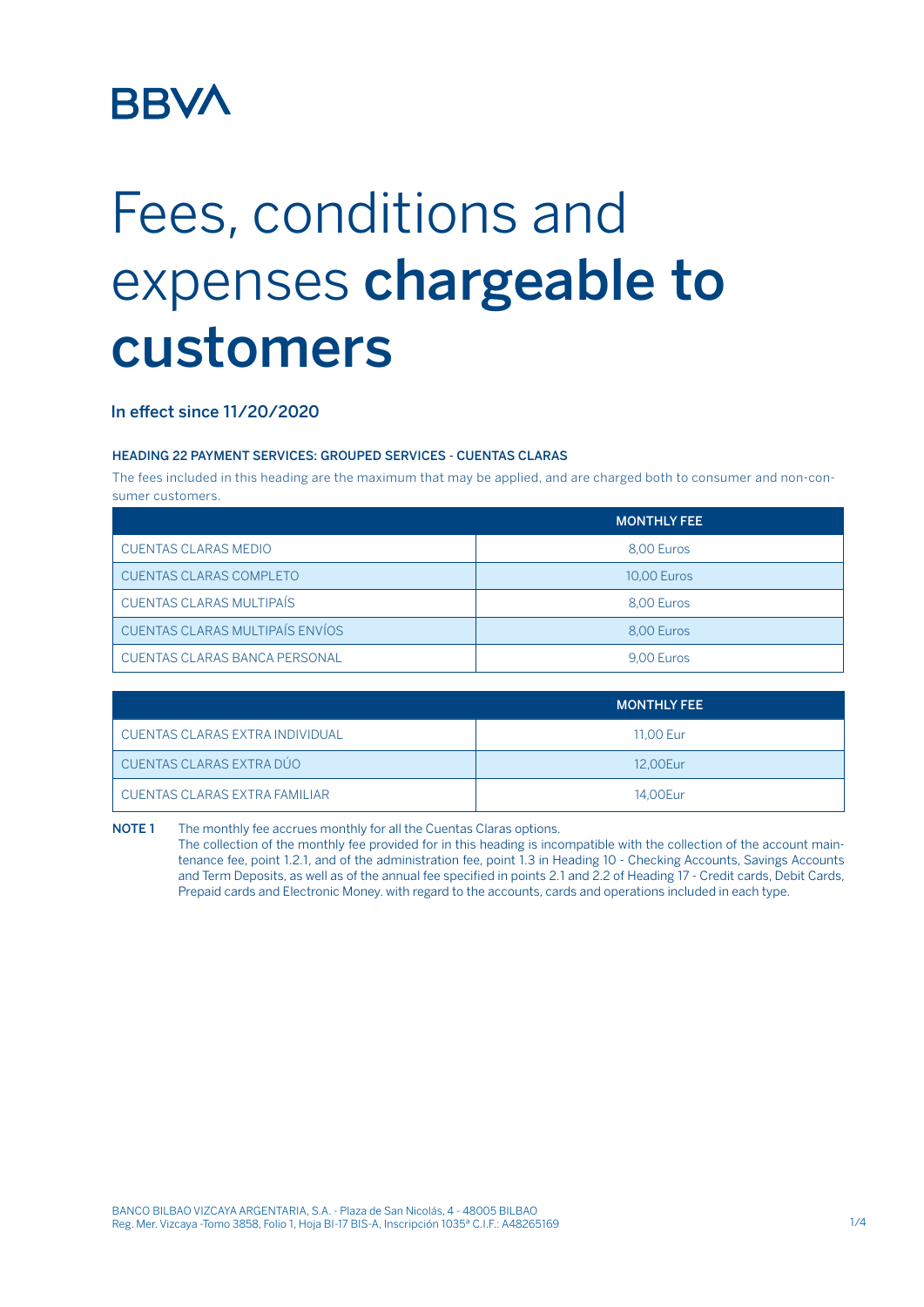

#### NOTE 2 DISCOUNTS:

If any holder of a Cuentas Claras account listed has a paycheck for at least €600 direct deposited into the bank, or a pension for at least €600 direct deposited into the bank, the following discounts will be applied to their monthly fee:

| <b>CUENTAS CLARAS option:</b> | % Discount of the Monthly Fee |
|-------------------------------|-------------------------------|
| <b>MEDIO</b>                  | 50%                           |
| <b>COMPLETO</b>               | 25%                           |
| <b>MULTIPAÍS</b>              | 100%                          |
| <b>MULTIPAÍS ENVÍOS</b>       | 50%                           |
| <b>BANCA PERSONAL</b>         | 25%                           |

This discount does not apply to the additional amounts provided for in the CUENTAS CLARAS EXTRA for Repsol Visa, Iberia Visa and/or Premium Visa cards.

2 In addition, the Cuentas Claras Extra account types will have an additional 0.50 euro discount on the monthly fee if customers maintain the Virtual Mail and Manage Postal Shipment services to replace the sending of physical documents associated with the personal accounts included in each type, and instead access them through the Bank's online banking service.

NOTE 3 Cuentas Claras allows associating personal accounts, all of which are exempt from administration and maintenance fees. The number varies depending on the option:

| <b>CUENTAS CLARAS option:</b>                    | No. of accounts that<br>can be associated | No. of Account Holders allowed |  |
|--------------------------------------------------|-------------------------------------------|--------------------------------|--|
| <b>MEDIO</b>                                     | $Up$ to $2$                               | Any                            |  |
| <b>COMPLETO</b>                                  | Up to 3                                   | Any                            |  |
| <b>MULTIPAÍS</b>                                 |                                           | Any                            |  |
| <b>MULTIPAÍS ENVÍOS</b>                          |                                           | Any                            |  |
| <b>BANCA PERSONAL</b>                            | 5                                         | Any                            |  |
| <b>INDIVIDUAL option of CUENTAS CLARAS EXTRA</b> | $Up$ to $2$                               |                                |  |
| DUO option of CUENTAS EXTRA                      | Up to 3                                   | Up to $2$                      |  |
| <b>FAMILIAR option of CUENTAS CLARAS EXTRA</b>   | $Up$ to $5$                               | Up to $5$                      |  |
| <b>EXPANSION</b>                                 | $Up$ to $2$                               |                                |  |

The Bank reserves the right to include in each option accounts that contain movements resulting from and/or associated with business and/or professional activities.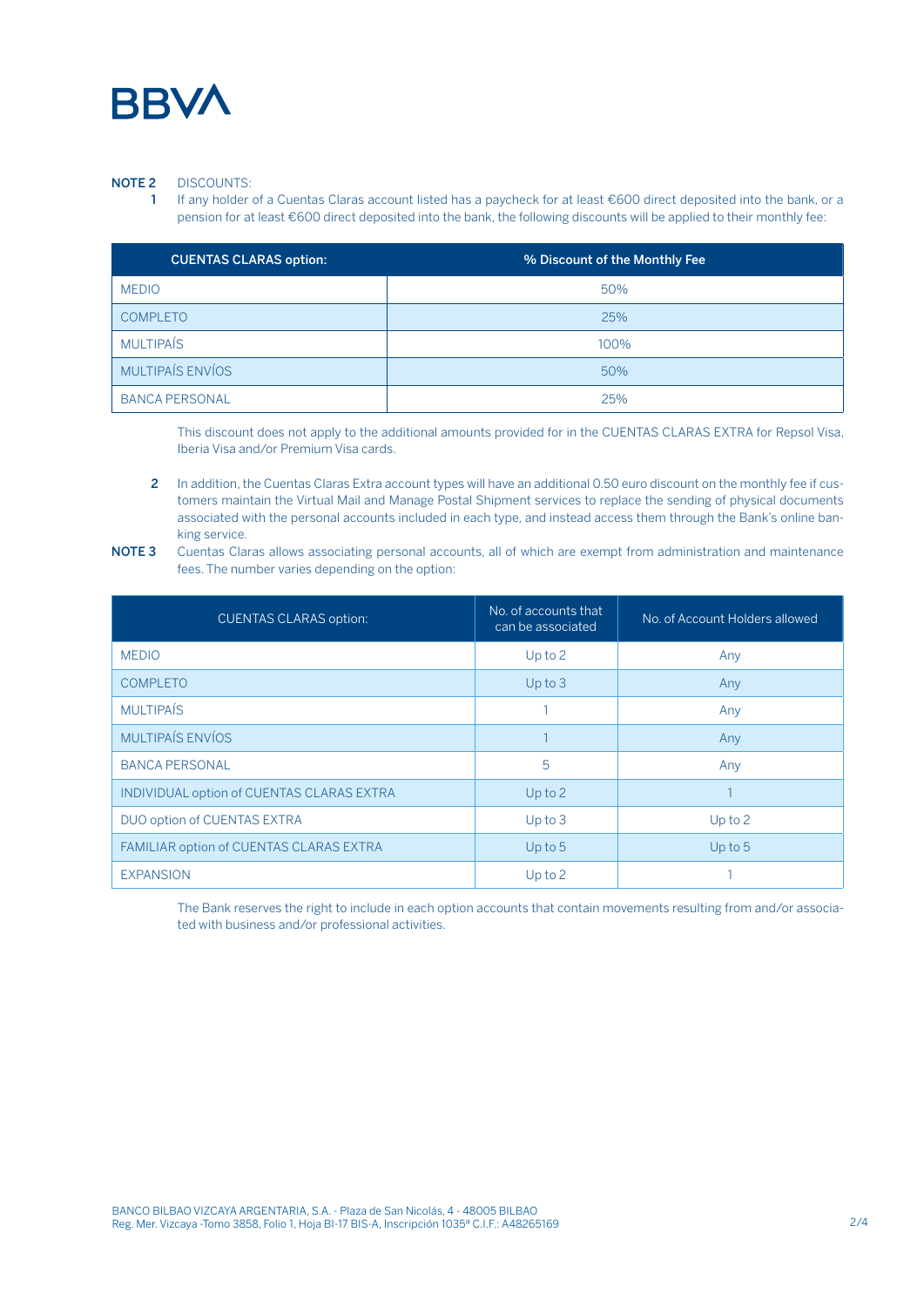### **BBVA**

NOTE 4 Cuentas Claras allows associating debit and/or credit cards, all of which are exempt from annual issuance or reissue fees. The type and number vary depending on the option:

| <b>CUENTAS CLARAS option:</b> | No. of cards that can be associated  |
|-------------------------------|--------------------------------------|
| <b>MEDIO</b>                  | 2 debit or credit cards              |
| <b>COMPLETO</b>               | 3 debit or credit cards              |
| <b>MULTIPAÍS</b>              | 1 debit or credit card               |
| MULTIPAÍS ENVÍOS              | 1 debit card                         |
| <b>BANCA PERSONAL</b>         | 4 debit or credit cards              |
| <b>EXTRA INDIVIDUAL</b>       | 1 debit card and 1 credit card (*)   |
| <b>EXTRA DUO</b>              | 2 debit cards and 2 credit cards (*) |
| EXTRA FAMILIAR                | 5 debit cards and 5 credit cards (*) |
| <b>INTERNACIONAL BÁSICO</b>   | 1 debit card                         |
| <b>INTERNACIONAL PLUS</b>     | 2 debit cards or credit cards (*)    |

(\*) If the card is a Repsol Visa, Iberia Visa or a Visa Premium card, the monthly fee is 2 euros higher for each card. The Bank reserves the right to determine the types of debit and/or credit cards included in each option from among those issued and/or marketed by the Bank at any given time.